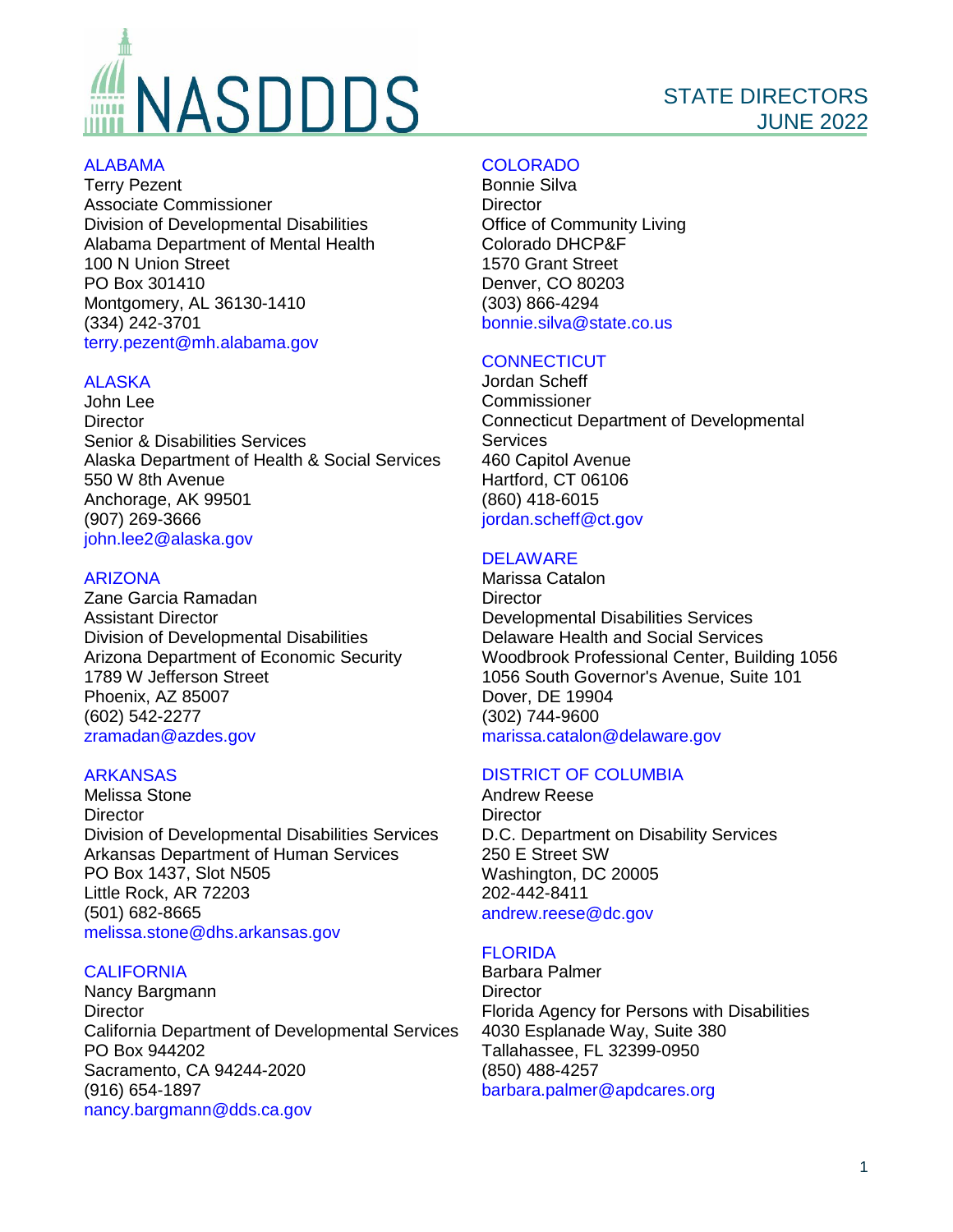# **[GEORGIA](http://dbhdd.georgia.gov/developmental-disabilities)**

Ronald Wakefield **Director** Division of Developmental Disabilities Georgia DBHDD Two Peachtree Street, SW, 22-210 Atlanta, GA 30303 (404) 657-2680 [ronald.wakefield@dbhdd.ga.gov](mailto:ronald.wakefield@dbhdd.ga.gov)

#### [HAWAII](http://health.hawaii.gov/ddd/)

Mary Brogan Administrator Developmental Disabilities Division Hawaii Department of Health PO Box 3378 Honolulu, HI 96801 (808) 586-5842 [mary.brogan@doh.hawaii.gov](mailto:mary.brogan@doh.hawaii.gov)

# [IDAHO](http://www.healthandwelfare.idaho.gov/Medical/DevelopmentalDisabilities/tabid/120/Default.aspx)

Chad Cardwell Deputy Administrator Family & Community Services Idaho Department of Health and Welfare 450 W State Street Boise, ID 83720-0036 (208) 334-5523 chad.cardwell@dhw.idaho.gov

# [ILLINOIS](http://www.dhs.state.il.us/page.aspx?item=29761)

Allison Stark **Director** Division of Developmental Disabilities Illinois Department of Human Services Iles Park Complex 600 East Ash, Building 400, Mail Stop 1 South Springfield, IL 62703 (217) 782-6803 [allison.stark@illinois.gov](mailto:allison.stark@illinois.gov)

#### [INDIANA](http://www.in.gov/fssa/2328.htm)

Kelly Mitchell **Director** Disability & Rehabilitative Services Indiana Family & Social Services Administration 402 W Washington Street, W453 PO Box 7083, MS26 Indianapolis, IN 46207-7083 (317) 232-1147 [kelly.mitchell@fssa.in.gov](mailto:kelly.mitchell@fssa.in.gov)

#### [IOWA](http://dhs.iowa.gov/mhds/disability-services)

Marissa Eyanson Administrator Division of Mental Health and Disability Services Iowa Department of Human Services Hoover Building 5SE 1305 East Walnut Des Moines, IA 50319-0114 (515) 281-7277 [meyanso@dhs.state.ia.us](mailto:meyanso@dhs.state.ia.us)

#### **[KANSAS](http://www.kdads.ks.gov/)**

Laura Howard **Secretary** Kansas Department for Aging and Disability **Services** New England Building 503 S Kansas Avenue Topeka, KS 66603 (785) 296-4986 [laura.howard@ks.gov](mailto:laura.howard@ks.gov)

# **[KENTUCKY](http://dbhdid.ky.gov/ddid/)**

Claudia J. Johnson **Director** Division of Developmental and Intellectual Disabilities / DBHDID Kentucky Cabinet for Health & Family Services 275 East Main Street 4CF Frankfort, KY 40621 (502) 782-6219 [claudia.johnson@ky.gov](mailto:claudia.johnson@ky.gov)

# [LOUISIANA](http://dhh.louisiana.gov/index.cfm/subhome/11)

Julie Foster Hagan Assistant Secretary Office for Citizens with Developmental Disabilities Louisiana Department of Health PO Box 3117 Baton Rouge, LA 70821 (225) 342-0095 [julie.foster@la.gov](mailto:julie.foster@la.gov)

# [MAINE](https://www.maine.gov/dhhs/oads/index.html)

Elizabeth Hopkins **Director** Office of Aging and Disability Services Maine Department of Health and Human Services 11 State House Station 41 Anthony Avenue Augusta, ME 04333-0011 (207) 287-5892 [elizabeth.hopkins@maine.gov](mailto:elizabeth.hopkins@maine.gov)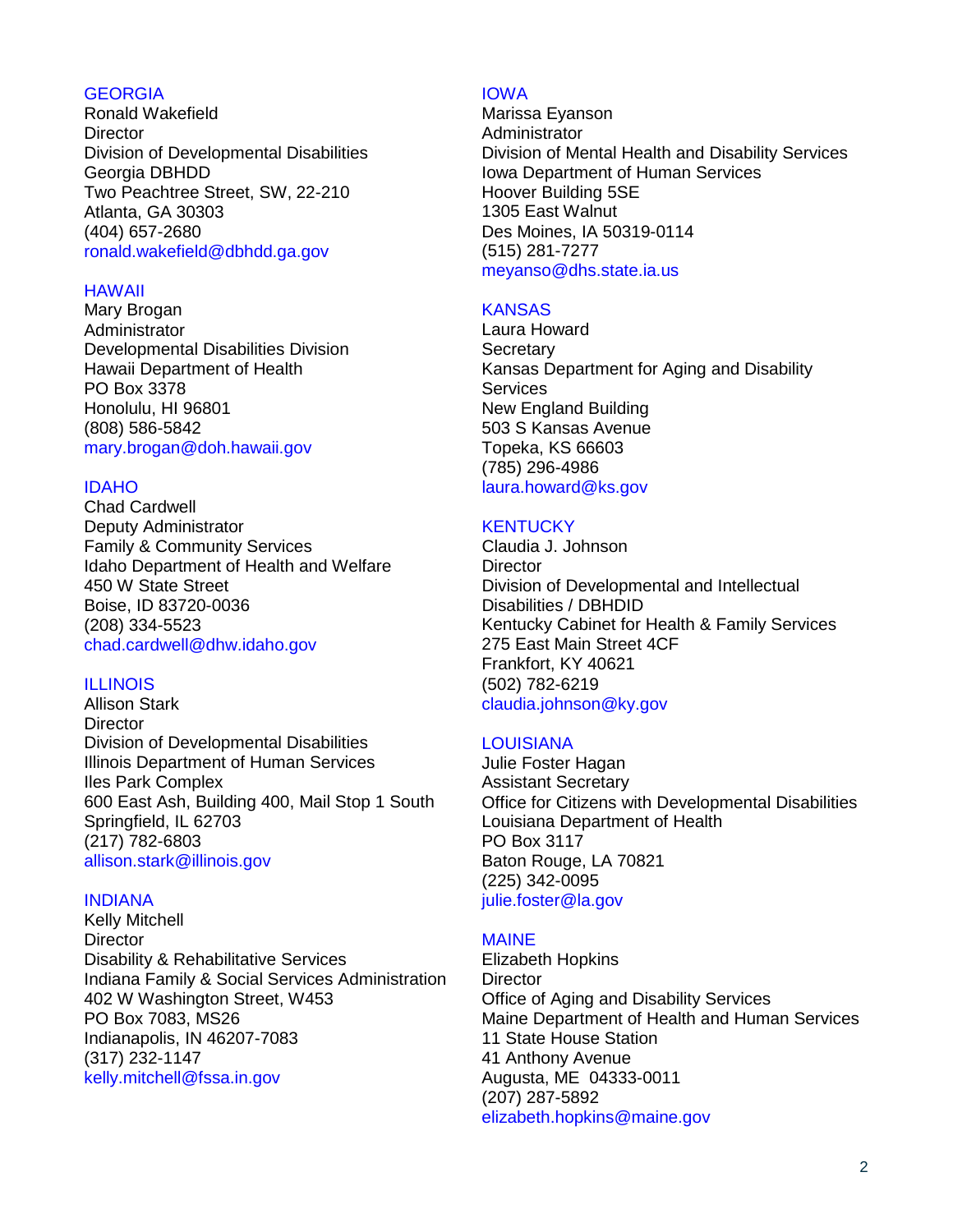#### [MARYLAND](https://dda.health.maryland.gov/Pages/home.aspx)

Bernard Simons Deputy Secretary Developmental Disabilities Administration Maryland Department of Health 201 West Preston Street Baltimore, MD 21201 (410) 767-5607 [bernard.simons@maryland.gov](mailto:bernard.simons@maryland.gov)

#### **[MASSACHUSETTS](http://www.mass.gov/eohhs/gov/departments/dds/)**

Jane Ryder Commissioner Massachusetts Department of Developmental **Services** 500 Harrison Avenue Boston, MA 02118 (617) 727-5608 [jane.f.ryder@state.ma.us](mailto:jane.f.ryder@state.ma.us)

# **[MICHIGAN](https://www.michigan.gov/mdhhs/0,5885,7-339-73971_7122_108948---,00.html)**

Farah Hanley Chief Deputy Director for Health Michigan Department of Health and Human **Services** 235 S Grand Avenue Lansing MI 48933 (517) 335-6821 [hanleyf@michigan.gov](mailto:hanleyf@michigan.gov)

#### **[MINNESOTA](http://www.dhs.state.mn.us/main/idcplg?IdcService=GET_DYNAMIC_CONVERSION&RevisionSelectionMethod=LatestReleased&dDocName=id_000083)**

Natasha Merz **Director** Disability Services Division Minnesota Department of Human Services PO Box 64967 St. Paul, MN 55164-0967 (651) 431-2400 [natasha.merz@state.mn.us](mailto:natasha.merz@state.mn.us)

# **[MISSISSIPPI](http://www.dmh.ms.gov/service-options/idd-services/)**

Craig Kittrell **Director** Bureau of Intellectual Disabilities Department of Mental Health 239 N Lamar Street, Suite 1101 Jackson, MS 39201 (601) 359-1288 [craig.kittrell@dmh.ms.gov](mailto:craig.kittrell@dmh.ms.gov)

#### **[MISSOURI](http://dmh.mo.gov/dd/)**

Jessica Bax **Director** Division of Developmental Disabilities Missouri Department of Mental Health 1706 E Elm Street Jefferson City, MO 65101 (573) 751-8676 [jessica.bax@dmh.mo.gov](mailto:jessica.bax@dmh.mo.gov)

#### **[MISSOURI](http://dmh.mo.gov/dd/)**

Valerie Huhn **Director** Missouri Department of Mental Health 1706 E Elm Street Jefferson City, MO 65101 (573) 751-7033 [valerie.huhn@dmh.mo.gov](mailto:valerie.huhn@dmh.mo.gov)

#### [MONTANA](http://www.dphhs.mt.gov/dsd/ddp/index.shtml)

Lindsey Carter Bureau Chief Developmental Disabilities Program Public Health and Human Services 111 N Sanders, Room 305 PO Box 4210 Helena, MT 59604-4210 (406) 444-2799 [lcarter2@mt.gov](mailto:lcarter2@mt.gov)

# **[NEBRASKA](http://dhhs.ne.gov/Pages/Developmental-Disabilities.aspx)**

Tony Green **Director** Division of Developmental Disabilities Department of Health & Human Services 301 Centennial Mall South Lincoln, NE 68509 (402) 471-8416 tony.green@nebraska.gov

#### **[NEVADA](http://adsd.nv.gov/)**

Dena Schmidt Administrator Nevada Aging and Disability Services Division 3416 Goni Rd, Suite D-132 Carson City, NV 89706 (775) 687-4210 [dschmidt@adsd.nv.gov](mailto:dschmidt@adsd.nv.gov)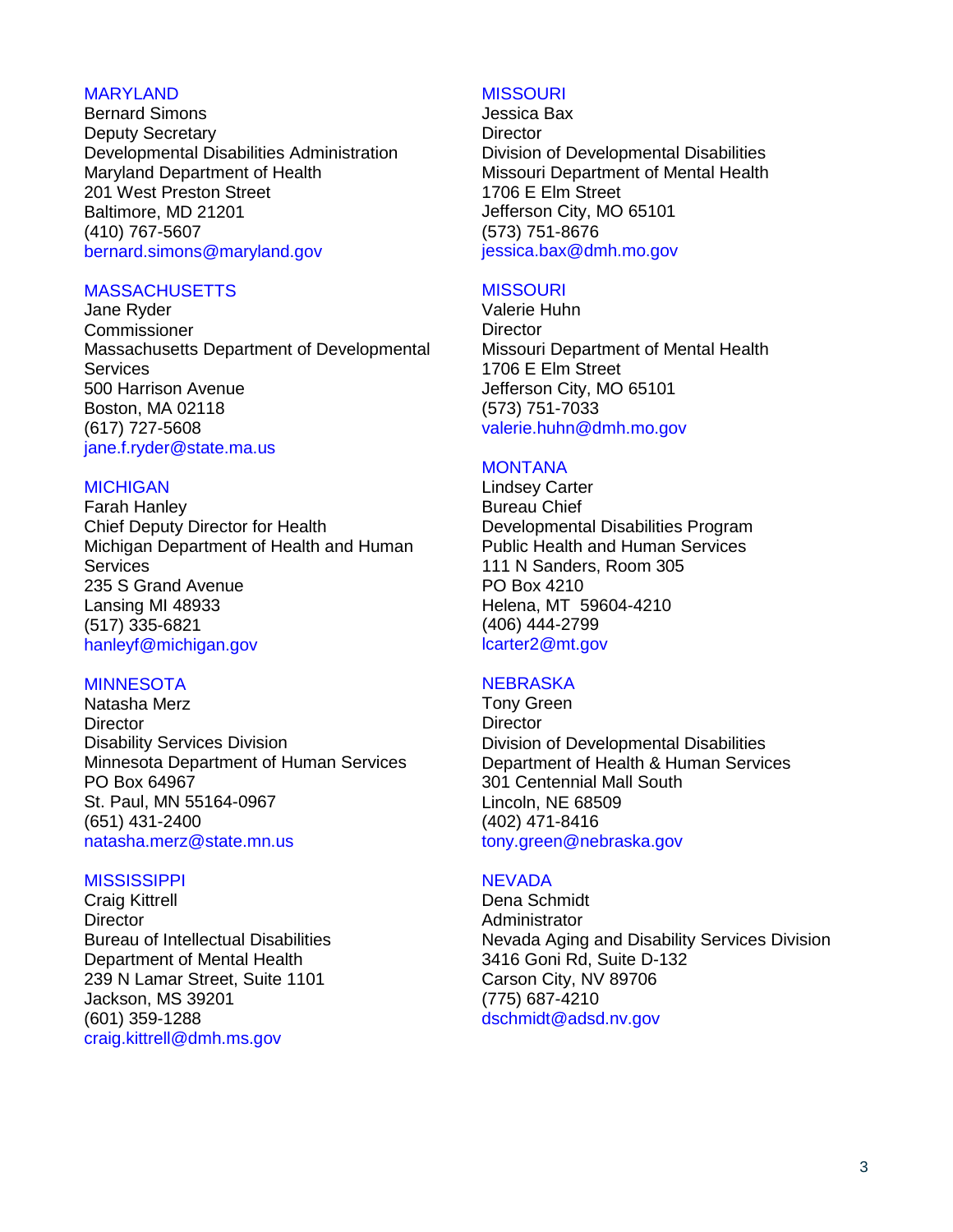# [NEW HAMPSHIRE](http://www.dhhs.nh.gov/dcbcs/bds/index.htm)

Melissa Hardy **Director** Division of Long Term Supports and Services 105 Pleasant Street Concord, NH 03301 (603) 271-5034 [melissa.a.hardy@dhhs.nh.gov](mailto:melissa.a.hardy@dhhs.nh.gov)

#### [NEW JERSEY](http://www.state.nj.us/humanservices/ddd/home/index.html)

Jonathan Seifried Assistant Commissioner Division of Developmental Disabilities New Jersey Department of Human Services PO Box 726 Trenton, NJ 08625-0726 (609) 633-7989 [jonathan.seifried@dhs.nj.gov](mailto:jonathan.seifried@dhs.nj.gov)

#### [NEW MEXICO](https://nmhealth.org/about/ddsd/)

Jason Cornwell **Director** Developmental Disabilities Supports Division Department of Health 5301 Central NE, Suite 203 Albuquerque, NM 87108 (505) 660-3453 [jason.cornwell@state.nm.us](mailto:jason.cornwell@state.nm.us)

# [NEW YORK](http://www.opwdd.ny.gov/)

Kerri E. Neifeld Acting Commissioner NYS Office for People with Developmental **Disabilities** 44 Holland Avenue Albany, NY 12229 (518) 473-1997 [kerri.e.neifeld@opwdd.ny.gov](mailto:kerri.e.neifeld@opwdd.ny.gov)

#### [NORTH CAROLINA](http://www.ncdhhs.gov/mhddsas)

Deepa Avula **Director** North Carolina DMH/DD/SAS Department of Health and Human Services 3001 Mail Service Center Raleigh, NC 27699-3001 (919) 733-7011 [deepa.avula@dhhs.nc.gov](mailto:deepa.avula@dhhs.nc.gov)

#### [NORTH DAKOTA](http://www.nd.gov/dhs/services/disabilities/index.html)

Tina Bay **Director** Developmental Disabilities Division North Dakota Department of Human Services 1237 W Divide Avenue, Suite 1A Bismarck, ND 58501-1208 (701) 328-8966 [tbay@nd.gov](mailto:tbay@nd.gov)

#### [OHIO](http://dodd.ohio.gov/)

Kim Hauck **Director** Ohio Department of Developmental Disabilities 30 E Broad Street, 12th Floor Columbus, OH 43215 (614) 466-6753 [kimberly.hauck@dodd.ohio.gov](mailto:kimberly.hauck@dodd.ohio.gov)

#### **[OKLAHOMA](http://www.okdhs.org/services/dd/Pages/default.aspx)**

Beth Scrutchins **Director** Developmental Disabilities Services Oklahoma Department of Human Services PO Box 25352 Oklahoma City, OK 73125-0352 (405) 249-7082 [beth.scrutchins@okdhs.org](mailto:beth.scrutchins@okdhs.org)

#### **[OREGON](http://www.oregon.gov/DHS/dd/Pages/index.aspx)**

Lilia Teninty **Director** Developmental Disability Services Oregon Department of Human Services 500 Summer Street NE, E09 Salem, OR 97301-1073 (503) 945-6918 [lilia.teninty@state.or.us](mailto:lilia.teninty@state.or.us)

# **[PENNSYLVANIA](http://www.dhs.pa.gov/)**

Kristin Ahrens Deputy Secretary Office of Developmental Programs Pennsylvania Department of Human Services 625 Forster Street Harrisburg, PA 17120 (717) 787-3700 [kahrens@pa.gov](mailto:kahrens@pa.gov)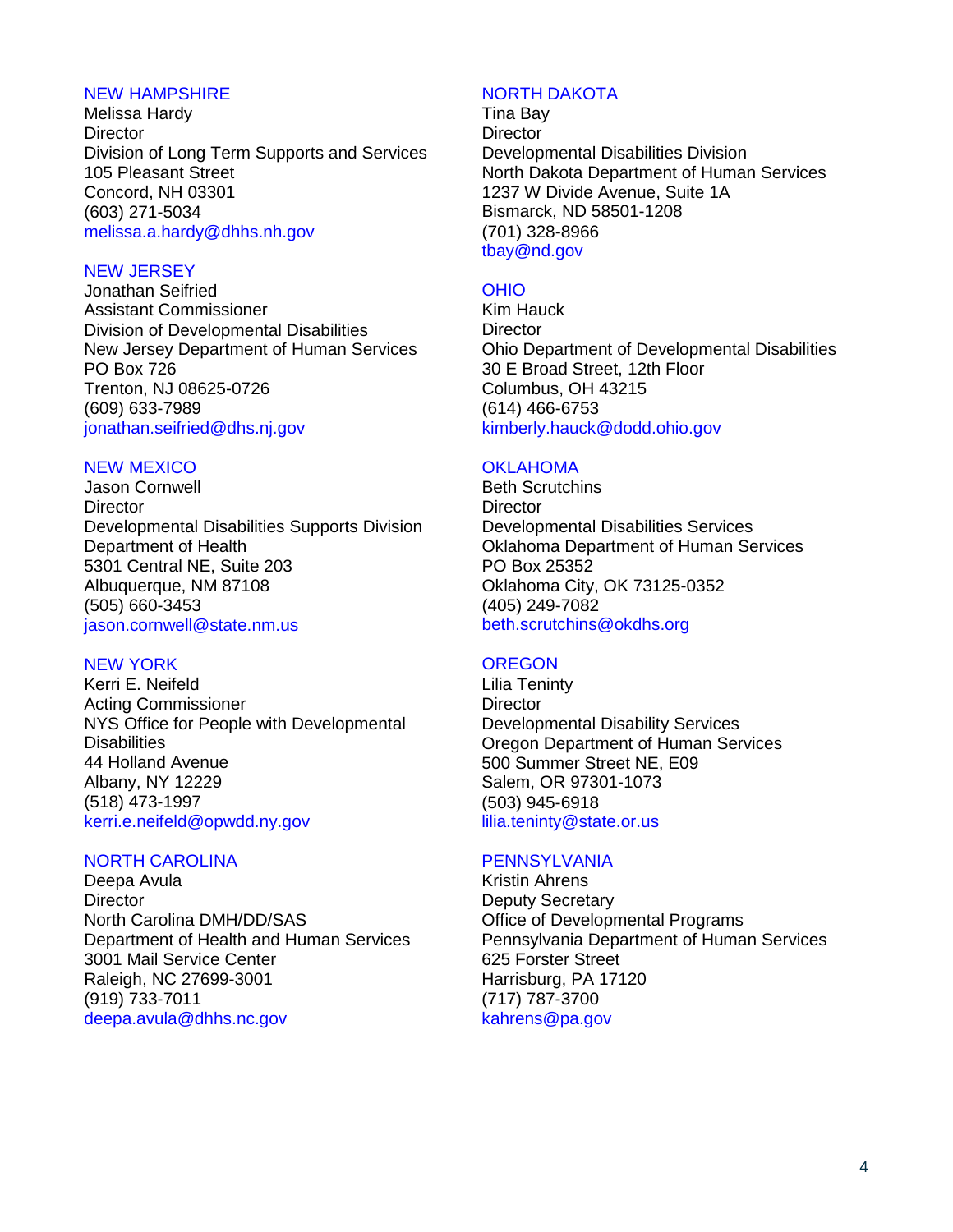#### [PUERTO RICO](https://www.salud.gov.pr/)

Suzanne Roig-Fuertes, MSW, MS **Director** División de Servicios a Personas con Discapacidad Intelectual (DSPDI) Departamento de Salud de Puerto Rico PO Box 70184 San Juan, PR 00936-8184 787-608-5988 [suzanne.roig@salud.pr.gov](mailto:Suzanne.roig@salud.pr.gov)

#### [RHODE ISLAND](http://www.bhddh.ri.gov/)

Kevin Savage Acting Director Division of Developmental Disabilities Rhode Island DBHDDH Barry Hall 14 Harrington Road Cranston, RI 02920 (401) 462-2721 [kevin.savage@bhddh.ri.gov](mailto:kevin.savage@bhddh.ri.gov)

#### [SOUTH CAROLINA](https://ddsn.sc.gov/)

Michelle G. Fry, J.D., Ph.D. **Director** South Carolina DDSN 3440 Harden Street, Ext. Columbia, SC 29203 (803) 898-9623 [michelle.fry@ddsn.sc.gov](mailto:michelle.fry@ddsn.sc.gov)

# [SOUTH DAKOTA](https://dhs.sd.gov/developmentaldisabilities/default.aspx)

Joey Younie **Director** Division of Developmental Disabilities South Dakota Department of Human Services Hillsview Plaza, 3800 E. Hwy 34 c/o 500 East Capitol Avenue Pierre, SD 57501-5070 (605) 773-3438 [joey.younie@state.sd.us](mailto:joey.younie@state.sd.us)

# **[TENNESSEE](http://www.tn.gov/didd)**

Brad Turner **Commissioner** Tennessee DIDD UBS Tower, 8th Floor 315 Deaderick Street Nashville, TN 37243-1403 (615) 532-5970 [brad.turner@tn.gov](mailto:brad.turner@tn.gov)

# **[TEXAS](https://www.hhs.texas.gov/services/disability/intellectual-or-developmental-disabilities-idd-long-term-care)**

Haley Turner Associate Commissioner of IDD Services IDD and Behavioral Health Services 701 West 51st Street Austin, TX 78751 (512) 438-3177 [haley.turner@hhs.texas.gov](mailto:Haley.Turner@hhs.texas.gov)

#### [UTAH](https://dspd.utah.gov/)

Angella Pinna **Director** Division of Services for People with Disabilities Utah Department of Human Services 195 North 1950 West Salt Lake City, UT 84116 (801) 448-1782 [apinna@utah.gov](mailto:apinna@utah.gov)

#### [VERMONT](https://ddsd.vermont.gov/)

Jennifer Garabedian **Director** Developmental Disabilities Services Division Vermont Department of Disabilities, Aging, and Independent Living 280 State Drive Waterbury, VT 05671-2030 (802) 241-0302 [jennifer.garabedian@vermont.gov](mailto:jennifer.garabedian@vermont.gov)

# [VIRGINIA](http://www.dbhds.virginia.gov/)

Heather Norton Assistant Commissioner Division of Developmental Services Virginia Department of Behavioral Health and Developmental Services PO Box 1797 Richmond, VA 23218-1797 (804) 786-5850 [heather.norton@dbhds.virginia.gov](mailto:heather.norton@dbhds.virginia.gov)

# **[WASHINGTON](https://www.dshs.wa.gov/DDA)**

Debbie Roberts Assistant Secretary Developmental Disabilities Administration Washington Department of Social and Health **Services** PO Box 45310 Olympia, WA 98504-5310 (360) 407-1564 [roberdx@dshs.wa.gov](mailto:roberdx@dshs.wa.gov)